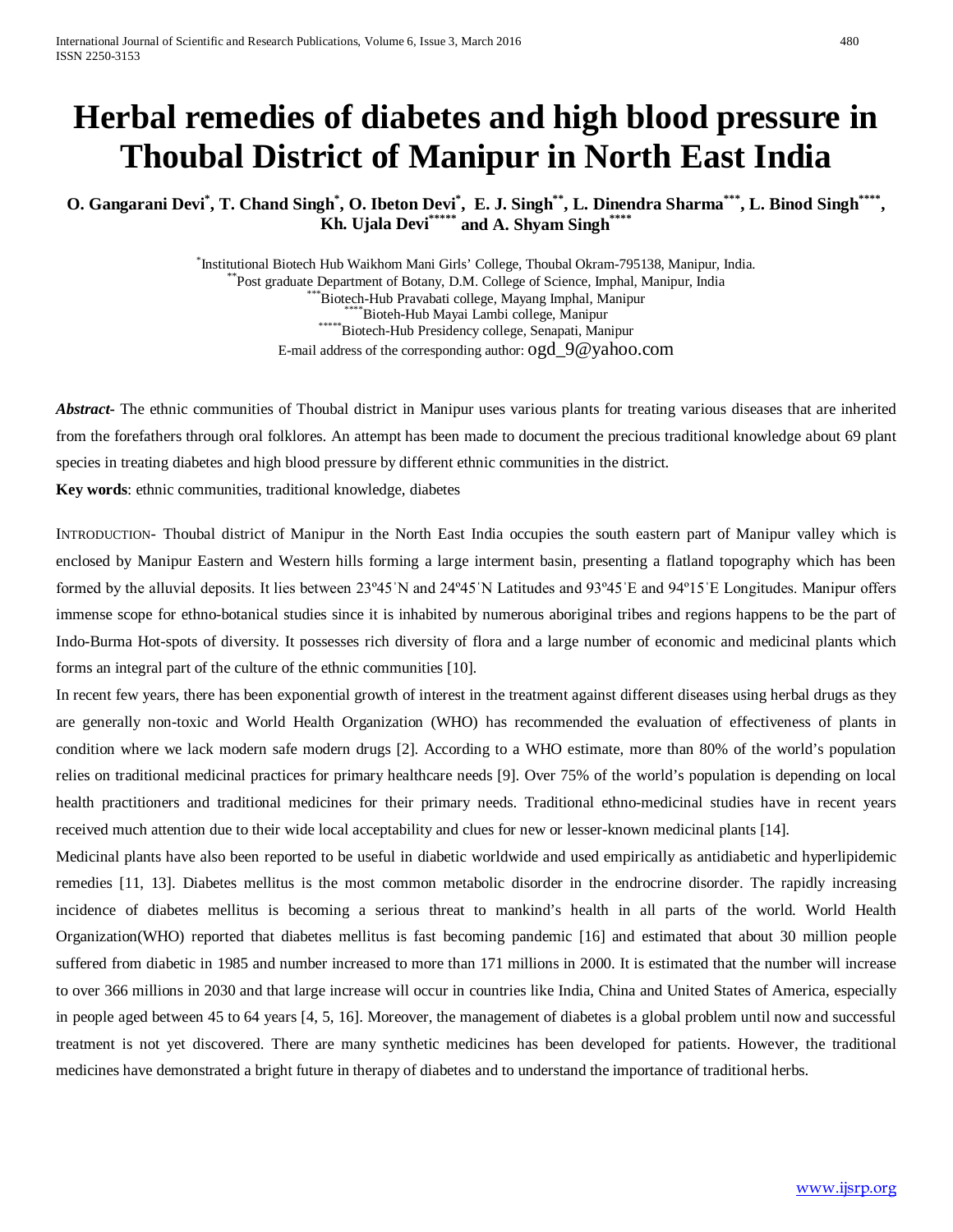Hypertension is one of the major causes of disability and death all over the world. Hypertension causes heart attacks, strokes, kidney failures and other disorder if it is neglected and remains untreated. In many cases, hypertension does not cause any symptoms until it causes complications such as heart attack and stroke and plays a role of silent killer in the body. So it is important to realize that you may have high blood pressure and only way to find it out that get your blood pressure checked at regular intervals.

In such a way, the present work was carried out to explore the medicinal remedies of some medicinal plants used by the Manipuries for the treatment of diabetes and high blood pressure. The present study was performed with the aim of producing an inventory of the plants used by the traditional healers in Manipur to treat diabetes and high blood pressure.

MATERIALS AND METHOD- Ethno-medicinal information practiced by the different ethnic communities of the district was collected through field visits in the areas inhabited by different ethnic communities [7]. The collected plant material used ethnomedicinaly by the ethnic communities were identified [3, 6, 8, 12]. After identification, the correct nomenclature were given to the specimens and kept in the herbarium centre of Biotech-Hub of Waikhom Mani Girls' college, Thoubal Okram, Manipur.

Sl. No. Botanical/Scientific name Family Local name Habit of plant Parts used 1. 2. 3. 4. 5. 6. 7. 8. 9. *Mangifera indica* L. *Cinnamomum verum* J. Presl *Artocarpus lakoocha* Wall. *Syzygium cumini* (L.) Skeels *S. jambos* (L.) Alston *Aegle marmelos* (L.) Correa *Sesbania sesban* (L.) *Jasminum nitidum* Skan Anacardiaceae Lauraceae Moraceae Myrtaceae Myrtaceae Rutaceae Fabaceae Oleaceae Pandanaceae Heinou Ushingsha Heiri-Konthong Jam Gulamcha Heirikhagok Chuchurangmei Warak kundo Tree Tree Tree Tree Tree Tree Shrub Shrub Shrub Fruit Bark and root Bark and fruit Fruit Fruit, bark, leaf Leaf Fresh bark, seed, leaf Flower, leaf, root Flower, leaf, root

Table 1: Plants used for the treatments of Diabetes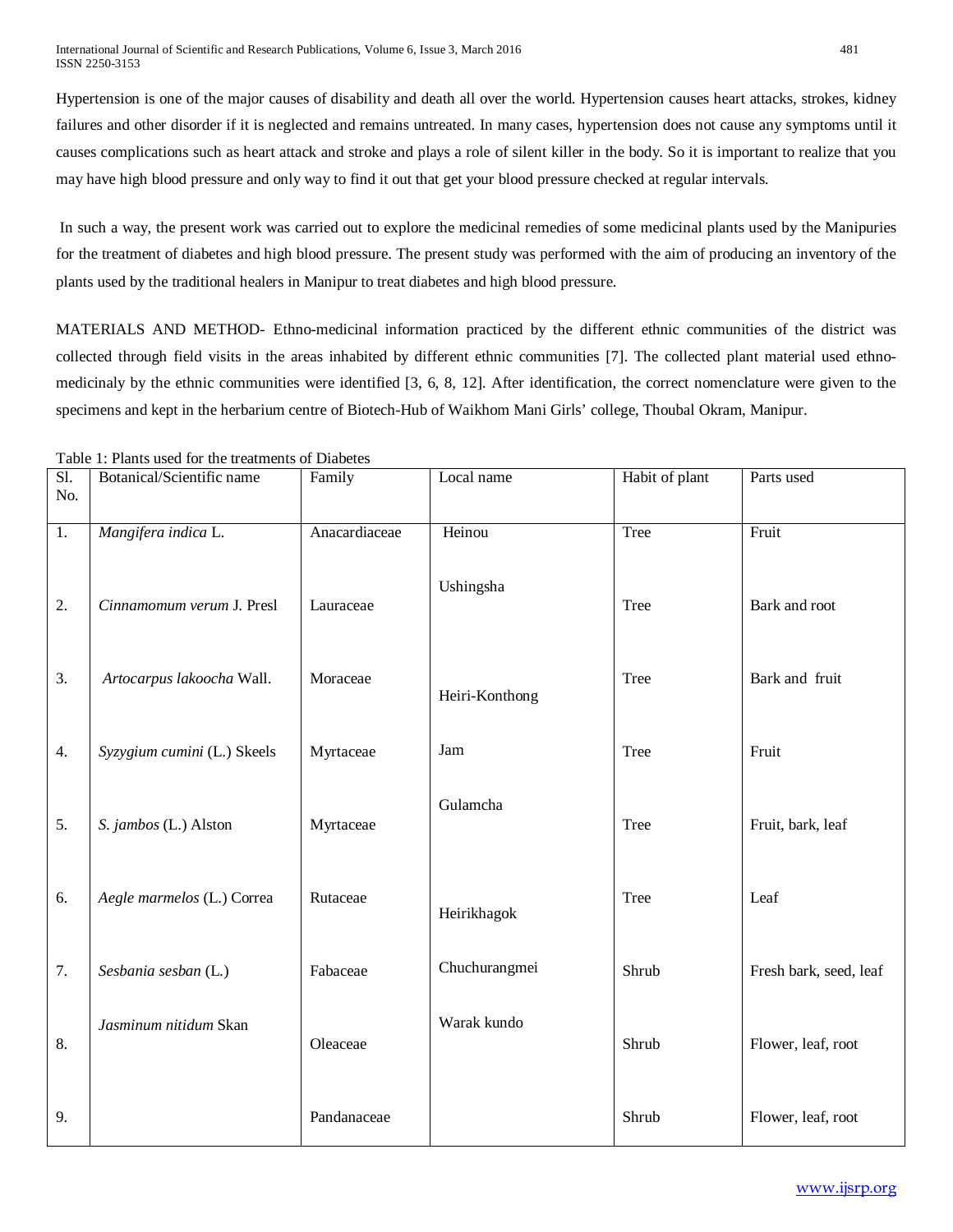|     | Pandanus foetidus Roxb.     |             | Ketuki     |            |                                    |
|-----|-----------------------------|-------------|------------|------------|------------------------------------|
| 10. | Lantana camara L.           | Verbenaceae | Nongbanlei | Shrub      | fruit,<br>Flower,<br>stem,<br>root |
| 11. | Catharanthus roseus (L.) G. | Apocynaceae | Sahib Lei  | Undershrub | Tender leaf and flower             |
|     | Don.                        |             |            |            |                                    |
| 12. | Elsholtzia blanda Benth.    | Lamiaceae   | Lomba      | Herb       | Leaf, flower                       |
| 13. | Ardisia creneta Sims        | Myrsinaceae | U-thum     | Tree       | Leaf                               |

| 14. | Adiantum capillus-veneris (L.)    | Polypodiaceae       | Mayur-pambi  | Tree           | Leaf                |
|-----|-----------------------------------|---------------------|--------------|----------------|---------------------|
| 15. | Clerodendrum viscosum Vent        | Verbenaceae         | Kuthab-ukabi | Herb           | Tender leaf         |
| 16. | Fagopyrum<br>esculantum<br>Moeuch | Polygonaceae        | Wakha-yendem | Herb           | Leaf                |
| 17. | Euryale ferox Salisb.             | Nymphaeceae         | Thangjing    | Aquatic rooted | Raw fruit and young |
|     |                                   |                     |              | spiny herb     | petioles            |
| 18. | Oroxylon indicum (Linn.)          | Bignonaceae         | Thounam      | Herb           | Bark and root       |
|     | Benth. Ex Kurz                    |                     |              |                |                     |
| 19. | Allium sativum Linn.              | Liliaceae           | Chanam       | Herb           | Bulb                |
| 20. | Annanas comosus Linn.             | <b>Bromeliaceae</b> | Keehom       | Under shrub    | Whole plant         |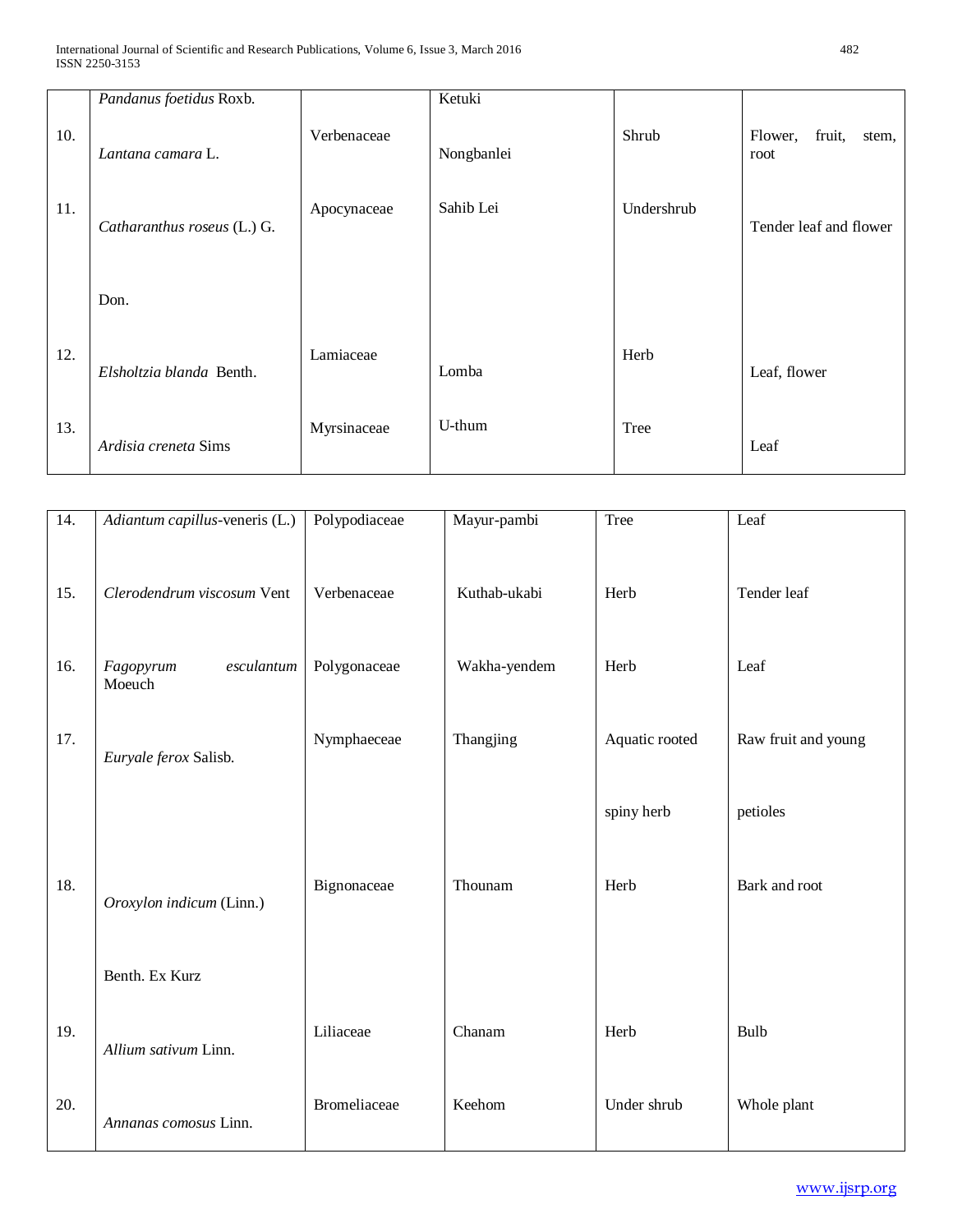| 21. | Passiflora edulis Sims.<br>Passifloraceae              |                | Sitaphal | Climber    | Leaf    |                     |
|-----|--------------------------------------------------------|----------------|----------|------------|---------|---------------------|
| 22. | heterophylus<br>Moraceae<br><b>Artocarpus</b><br>Lank. |                | Theibong | Tree       | Leaf    |                     |
| 23. | Azadiracta indica A. Juss.                             | Meliaceae      |          | Neem       | Tree    | Leaf and seeds      |
| 24. | Benincasa hispida (Thunb.)                             | Cucurbitaceae  |          | Torbot     | Climber | Fruit               |
|     | Cogn.                                                  |                |          |            | Tree    | Flower, fruit, bark |
| 25. | Bombax ceiba Linn.                                     | Bombacaceae    |          | Terapambee |         |                     |
| 26. | Butea monosperma (Lam.)                                | Fabaceae       |          | Pang-gong  | Tree    | Whole plant         |
|     | Taub                                                   |                |          |            |         |                     |
| 27. | Carica papaya Linn.                                    | Caricaceae     |          | Awathabi   | Tree    | Fruit               |
| 28. | Cinnamomum tamala Nees &                               | Caesalpinaceae |          | Tejpata    | Tree    | Bark, Seed          |
|     | Ebern                                                  |                |          |            |         |                     |
| 29. | Citrus limon Linn.                                     | Rutaceae       |          | Champra    | Tree    | Stem, Fruit         |
| 30. | Cynodon dactylon (Linn.) Pers.                         | Poaceae        |          | Tingthou   | Herb    | Whole plant         |
| 31. | Cyperus esculentus Linn.                               | Cyperaceae     |          | Kaothum    | Herb    | Fruit and Root      |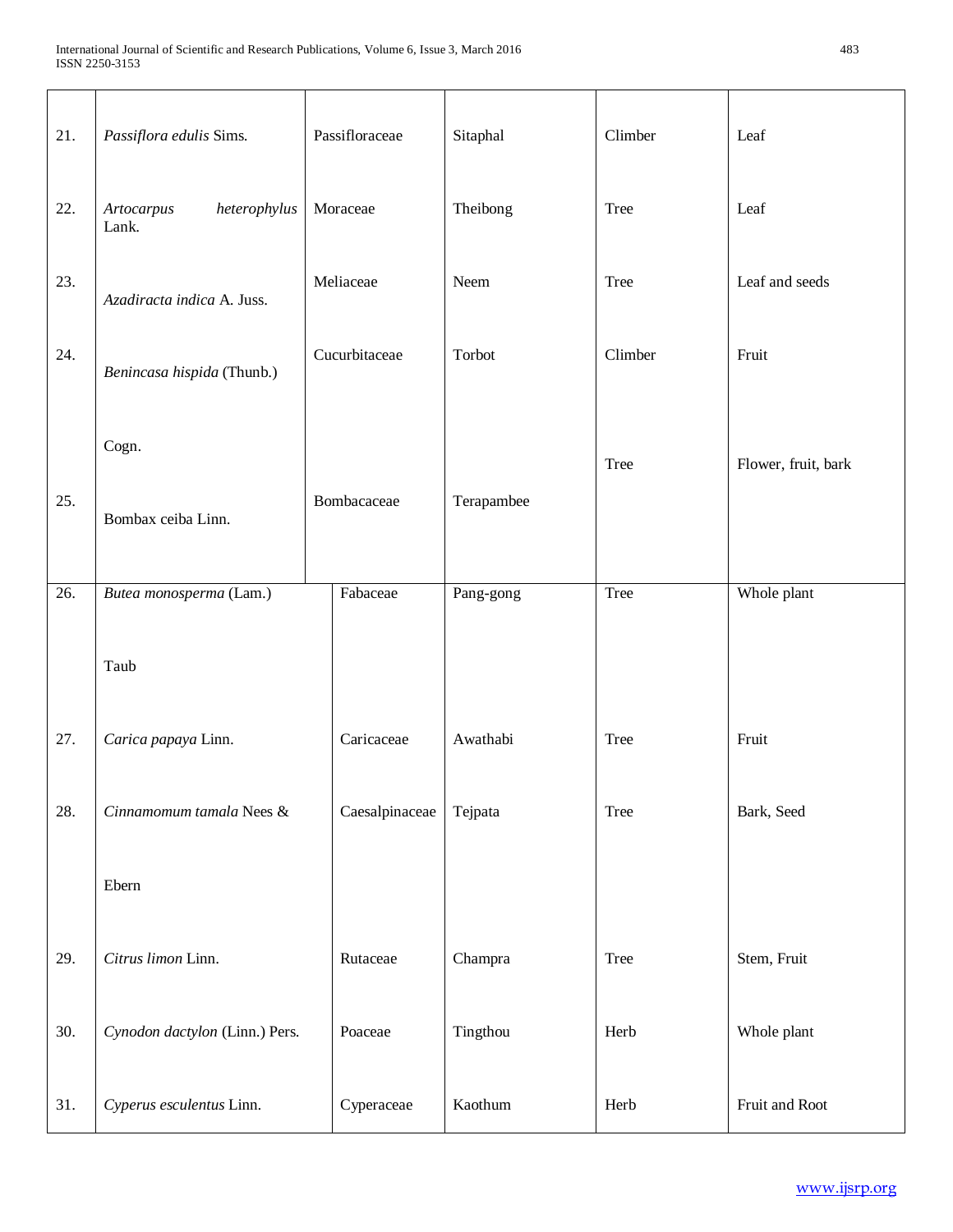| 32. | Cyperus rotundus Linn.      | Poaceae        | Sembang kaothum | Herb         | Root        |
|-----|-----------------------------|----------------|-----------------|--------------|-------------|
| 33. | Dioscorea alata Linn.       | Dioscoreaceae  | Haa             | Climber      | Tuber       |
| 34. | Flacourtia jangomas (Lour.) | Flacourtiaceae | Heitroi         | <b>Tree</b>  | Raw fruit   |
| 35. | Ficus glomerata Roxb.       | Moraceae       | Heibong         | <b>Tree</b>  | Root        |
| 36. | Ficus hispida Linn.         | Moraceae       | Ashiheibong     | <b>Tree</b>  | Whole plant |
| 37. | Glycine max Merrill.        | Fabaceae       | Nunghawai       | Undershrub   | Fruit bean  |
| 38. | Imperata cylindrical Linn.  | Poaceae        | Ee nakuppi      | Grass        | Rhizome     |
| 39. | Ipomoea aquatica Forsk.     | Convolvulceae  | Kolamni         | Aquatic herb | Whole plant |

| 40. | Lagenaria siceraria (Mol.)          | Cucurbitaceae | Khongdrum    | Climber | Fruit, seed      |
|-----|-------------------------------------|---------------|--------------|---------|------------------|
|     | Standley                            |               |              |         |                  |
| 41. | Lysimachia<br>ovovata<br>Z.D.H.     | Primulaceae   | Kengoi       | Herb    | Fruit            |
| 42. | charantia<br>Momordica<br>Linn.     | Cucurbitaceae | Karot akhabi | Climber | Bark, seed, leaf |
| 43. |                                     | Oleaceae      | Singarei     | Tree    | Flower           |
| 44. | Nyctanthes<br>arbortristis<br>Linn. | Musaceae      | Laphu        | Herb    | Leaf             |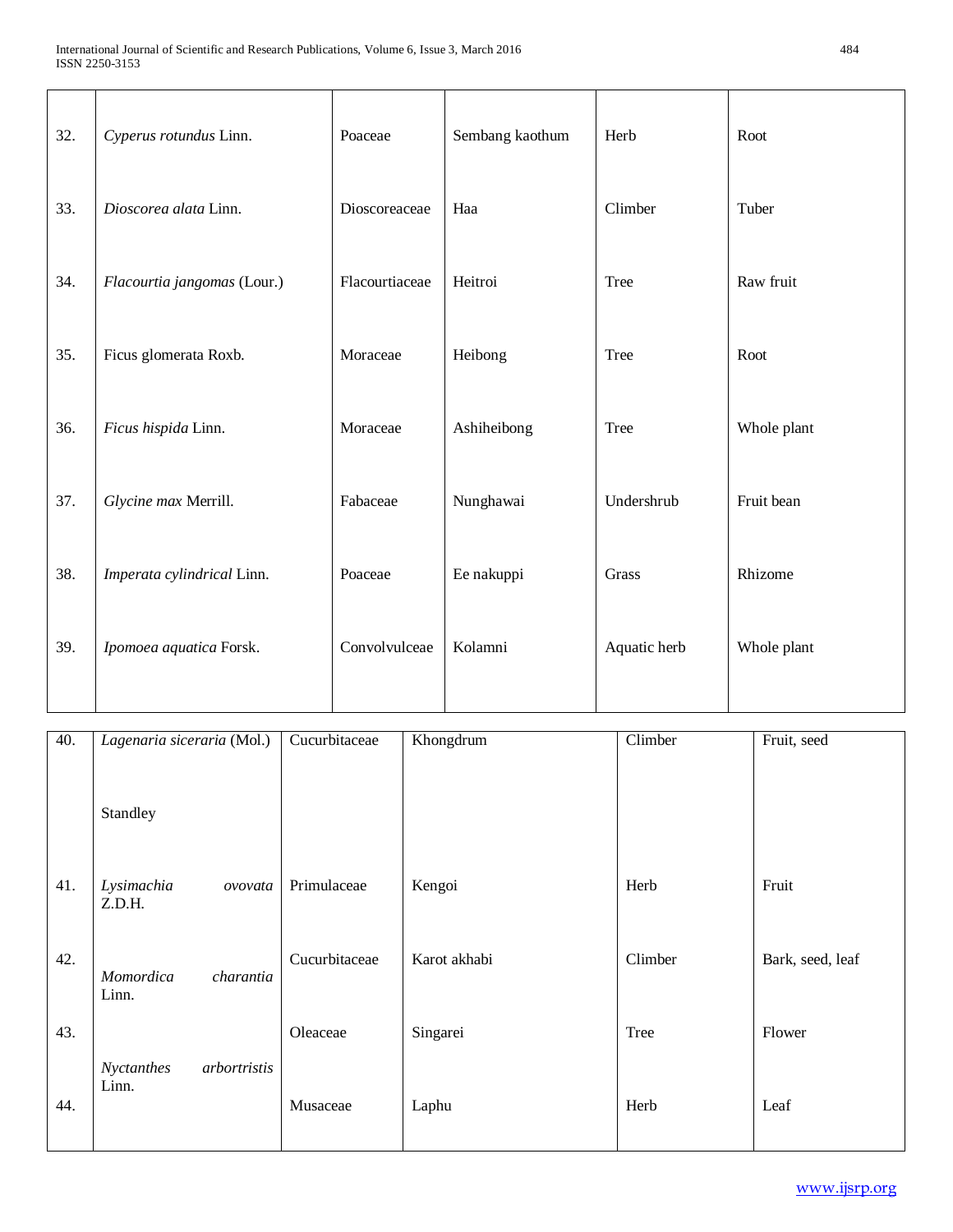|     | Musa paradisiaca Linn.    |               |           |                  |               |
|-----|---------------------------|---------------|-----------|------------------|---------------|
| 45. |                           | Oxalidaceae   | Yensil    | Herb             | Fruit         |
|     |                           |               |           |                  |               |
|     | Oxalis corniculata Linn.  |               |           |                  |               |
| 46. |                           | Mimosaceae    | Yongchak  | Tree             | inflorescence |
|     | Parkia roxburghii G. Don. |               |           |                  |               |
| 47. |                           | Onagraceae    | Kaphoi    | Tree             | Seed          |
|     |                           |               |           |                  |               |
|     | Punica granalum Linn.     |               |           |                  |               |
| 48. |                           | Anacardiaceae | Heining   | Tree             | Bark, seed    |
|     | Spondias pinnata          |               |           |                  |               |
|     |                           |               |           |                  |               |
|     |                           |               |           |                  |               |
|     | (Linn.f.)Kurz.            |               |           |                  |               |
| 49. |                           | Rutaceae      | Mukthrubi | Tree             | Leaf          |
|     | Zanthoxylum alatum Roxb.  |               |           |                  |               |
|     |                           |               |           |                  |               |
| 50. |                           | Zingiberaceae | Yaingang  | Rhizomatous Herb | Rhizome       |
|     | Curcuma longa Linn.       |               |           |                  |               |
|     |                           |               |           |                  |               |
|     |                           |               |           |                  |               |

## Table 2: Plants used in the treatment of high blood pressure

| Sl. | Botanical/Scientific name        | Family        | Local name      | Habit of plant | Parts used         |
|-----|----------------------------------|---------------|-----------------|----------------|--------------------|
| No. |                                  |               |                 |                |                    |
| 1.  | Amomum aromaticum Roxb.          | Zingiberaceae | Namra           | Herb           | Whole plant part   |
| 2.  | Eryngium foetidum Linn.          | Myrtaceae     | Awaphadigom     | Herb           | Fruit, leaf, root  |
| 3.  | Kaempferia rotunda (L)           | Zingiberaceae | Yai thamnamanbi | Herb           | Rhizome            |
| 4.  | Anaphalis contorta (D.Don).      | Asteraceae    | Phunil          | Herb           | Seed, tender shoot |
| 5.  | Clerodendrum<br>viscosum<br>Vent | Verbenaceae   | Kuthab-ukabi    | Tree           | Tender leaf        |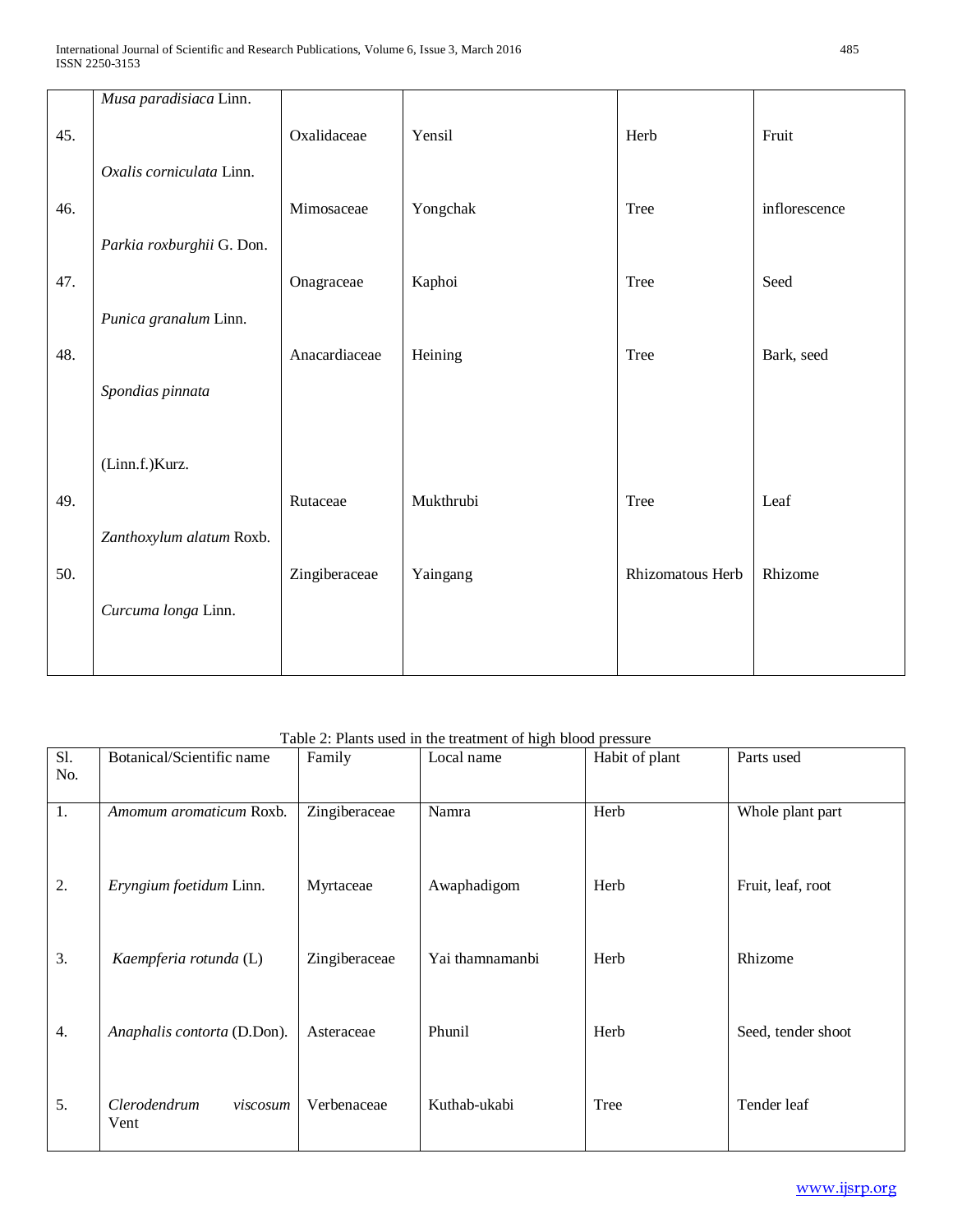| 6.  | Passiflora edulis Sims             | Passifloraceae | Sitaphon        | Climber | Leaf, fruit    |
|-----|------------------------------------|----------------|-----------------|---------|----------------|
| 7.  | Chenopodium ambrosoides            | Chenopodiaceae | Monshaobi manbi | Herb    | Leaf           |
|     | Linn.                              |                |                 |         |                |
| 9.  | Bidens pilosa Linn.                | Asteraceae     | Hameng sampakpi | Herb    | Leaf           |
| 10. | Centella asiatica Linn.            | Umbelliflorae  | Peruk           | Herb    | Whole part     |
| 11. | Clerodendron<br>colebrookianum     | Verbanaceae    | Kuthab manbi    | Shrub   | Leaf           |
|     | Walp.                              |                |                 |         |                |
| 12. | Elsholtiza blanda Benth.           | Lamiaceae      | Lomba           | Herb    | Leaf and dried |
|     |                                    |                |                 |         | Inflorescences |
| 13. | Panax quinquefolius L.             | Araliaceae     | Ginseng         | Herb    | Root/Tuber     |
| 14. | Musa paradisiaca L.                | Musaceae       | Laphu           | Shrub   | Stem           |
| 15. | Rauvolfia serpentina Benth.        | Apocynaceae    | Sarpagandha     | Herb    | Root           |
| 16. | Terminalia arjuna (Roxb.)<br>Wight | Combretaceae   | Arjun           | Tree    | Bark           |
|     | & Arn.                             |                |                 |         |                |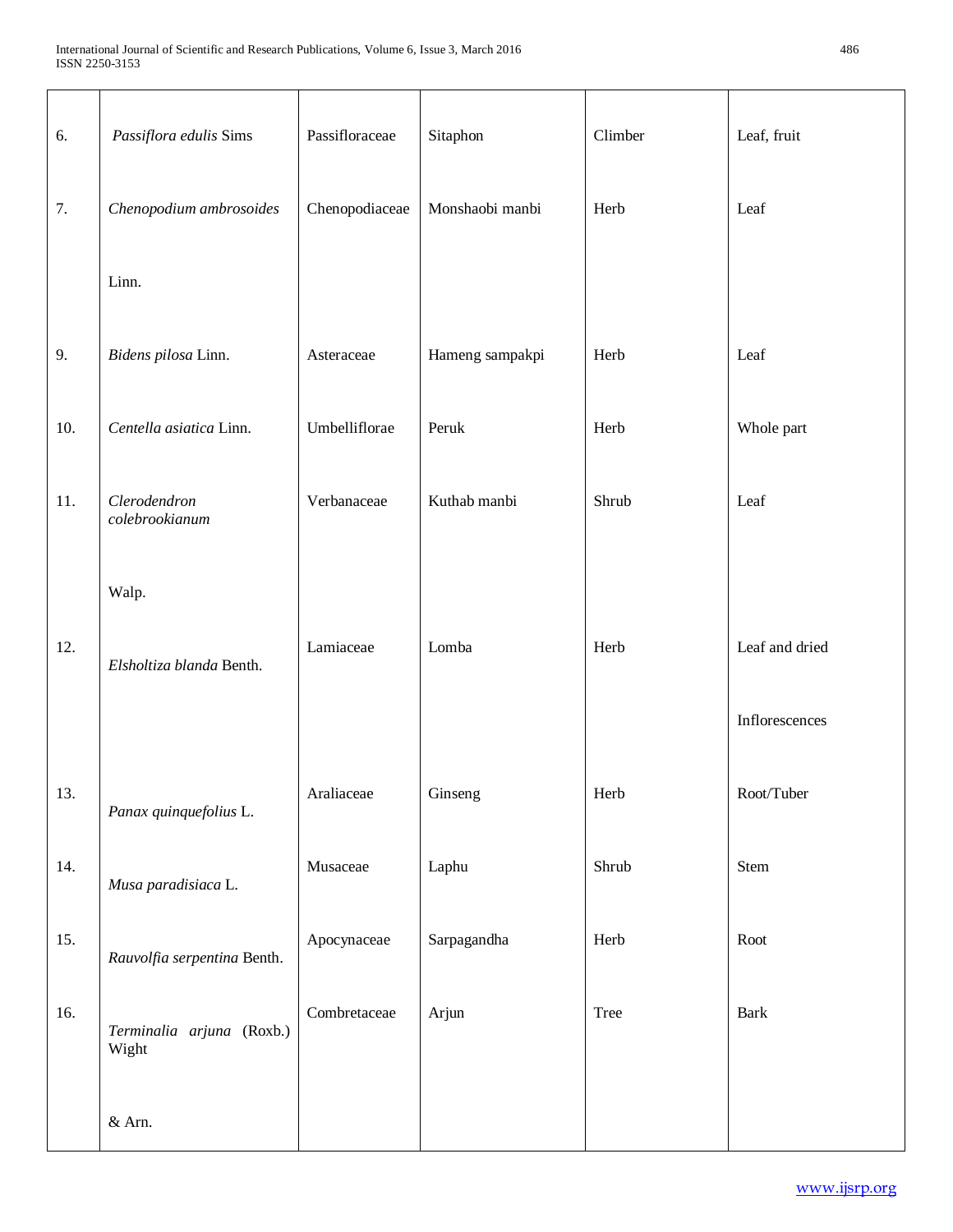| 17. |                            | Liliaceae   | $\overline{\text{Chanam}}$ | Herb  | Leaf           |
|-----|----------------------------|-------------|----------------------------|-------|----------------|
|     | Allium sativum Linn.       |             |                            |       |                |
| 18. |                            | Rutaceae    | Heirikhagok                | Tree  | Leaf and Fruit |
|     | Aegle marmelos (L.) Correa |             |                            |       |                |
| 19. |                            | Verbanaceae | Nongbanlei                 | Shrub | Leaf and plant |
|     | Lantana camara L.          |             |                            |       |                |
|     |                            |             |                            |       | extract        |
|     |                            |             |                            |       |                |
|     |                            |             |                            |       |                |
|     |                            |             |                            |       |                |
|     |                            |             |                            |       |                |
|     |                            |             |                            |       |                |
|     |                            |             |                            |       |                |

RESULTS- During the field survey, ethnobotanical information of 69 species of medicinal plants belonging to 42 families was compiled from various habitats of the study areas. Data obtained from the present investigation were given in Table 1 and Table 2. Botanical/scientific name followed by family, local name, uses of plants and their parts are reported by the local inhabitants and habitat with the information of collected areas. These plants were used either separately or in combination with some of other plants. Most of these plants are commonly available in natural sources in the state and a few are obtained from local dealers.

DISCUSSION- In the present investigation, 69 medicinal plant species used to treat diabetes and high blood pressure were reported and documented. The use of these plants to treat various illness is still needed by the communities, because of poor socio-economic conditions, the high cost and difficult to access the allopathic medicines. The majority of the reported species are wild and rare. These demands have made an urgent attention to conserve such vital resources so as to optimize their use in the primary health care system [1]. These demand an urgent attention to conserve such vital resources so as to optimize their use in the primary health care system. Now a day, conservation of traditional knowledge is greatly menaced by a lot of factors related to modernization of the region and lack of interest in traditional healers, in transferring it to next generation. This suggests that the long term plan use of herbal drugs may be advantageous over chemical drugs in alleviating some chronic diseases and complications caused by diabetes and high blood pressure, while adverse effects of these herbal are minimal [15]. Documentation of this traditional medicinal knowledge is needed for future generation. It is therefore, urgent to save the cultural heritage of the natives, by confirming the therapeutically used plants with scientific criteria.